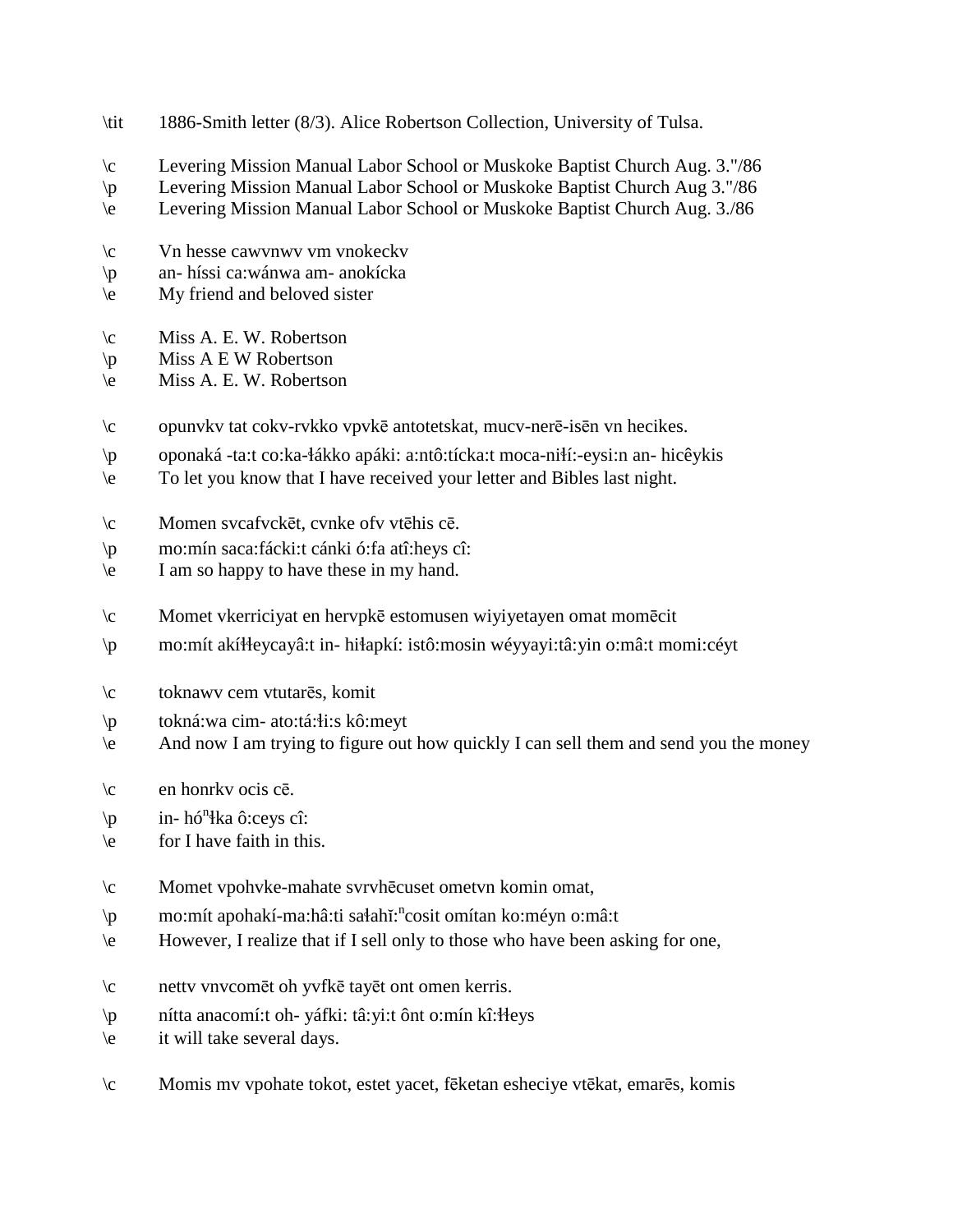- \p mô:meys má apo:hâ:ti tó:kot ístit yá:cit fí:ki:tâ:n íshi:cayí: atî:ka:t imá:!i:s kô:meys
- $\mathcal{C}$   $\mathcal{C}\overline{\mathcal{C}}$ .
- $\langle p \rangle$  cî:
- \e So I think I will sell to anyone who wants one and has the money.
- \c Momet cvn honrat etv cokv sulkēn ocetskis omēs kont cvn honrat omecicen
- \p mo:mít cán- hon!â:t í:ta có:ka sólki:n ô:cíckeys o:mí:s kónt can- hôn!a:t omi:cêycin
- \e Because I am hoping and believing that you have many copies on hand.
- \c yopvto estomis vpohemahate en heckis tetayēs komiyat omecicen,
- \p yopáto: istô:meys apóhima:hâ:ti ín- hi:ckêys titâ:yi:s kô:maya:t omí:ceycín
- \e perhaps at a later time, I could supply those who first requested a copy
- \c monkat fullakesaset, feketvn ocvkē vtēkat imarēs cē.
- $\pi$  monkâ:t fólla:kisâ:sit fi:kitán o:cakí: atî:ka:t eymá:łi:s cî:
- \e and sell the one I now have to those who have the money to buy.
- \c Hiyomēn okis.
- \p heyyó:mi:n o:kéys
- $\text{Here is why.}$

\c Vsse-lanvpe Emekusvpkv Cukon, Maskoke, Semvlone, Wichita Baptist Association \p assi-la:napí immi:kosapka- cókon ma:skó:ki simaló:ni Wichita Baptist Association

- \c vpaksen nvkvftvranet omen,
- $\pi$  apáksin nakáfta a:nít o:mín

\e at Greenleaf Church the Muskoke-Seminole and Wichita Baptist Association will begin a meeting tomorrow

- \c mvn svpokvranet asossēt omekv,
- \p mán sapó:ka!a:nít a:só:ssi:t o:miká
- \e and have announced they will hold services
- \c mv momof, wiyarēs komet okis cē.
- \p má mo:mô:f wéyya:!i:s kô:mit o:kéys cî:
- \e so I am thinking I could sell some there.
- \c Momet vc vrahkusē cvnake cokv antotetskat, cvnke vpikat, svcafvckē estomahēt
- \p mo:mít ac- ałă:<sup>n</sup>kosi: canâ:ki có:ka a:ntô:tícka:t cánki apêyka:t saca:fácki: istó:ma:hi:t

 $\operatorname{c}$  ont os  $c\overline{e}$ .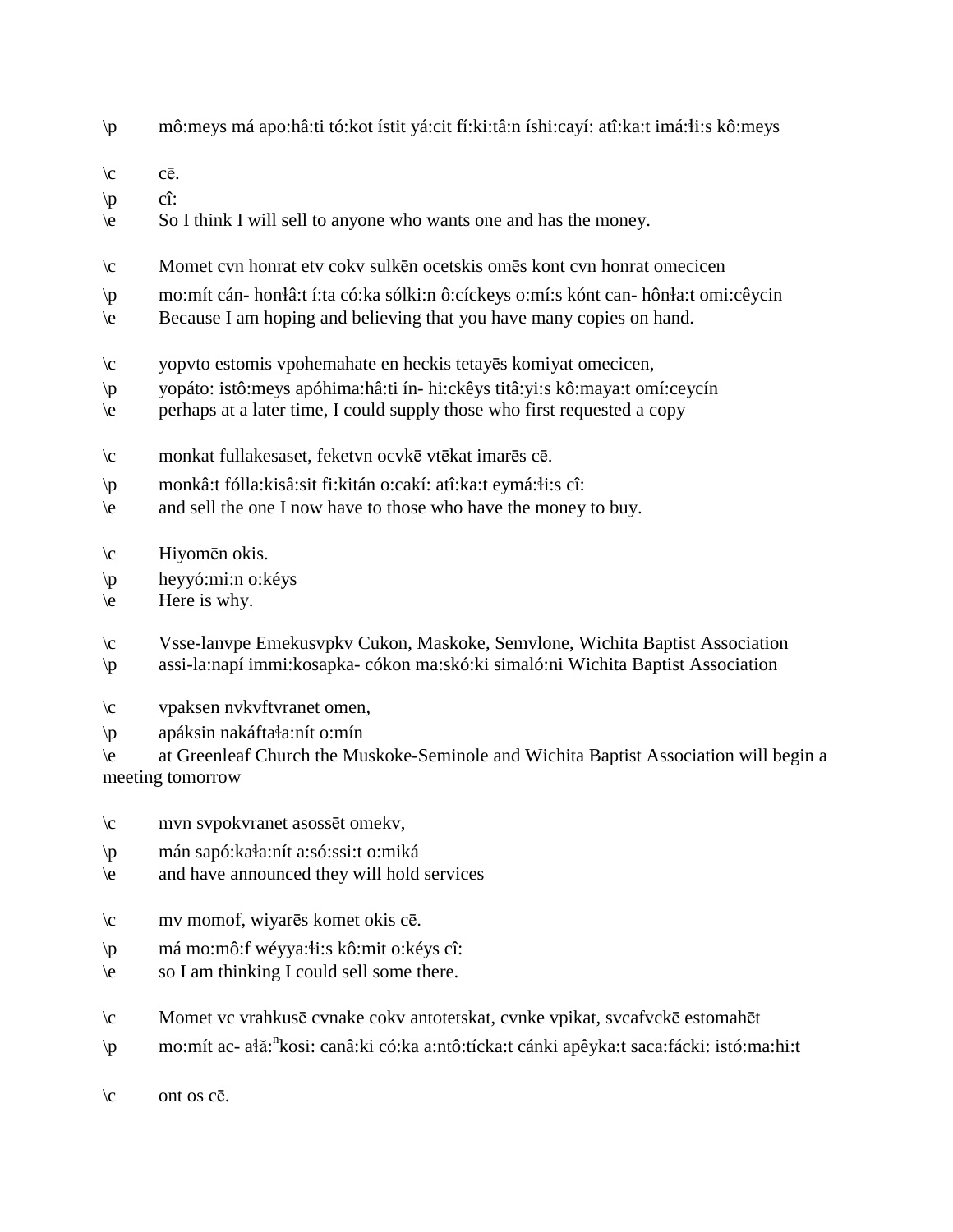$\pi$  ônt ó:s cî:

\e I am so very happy that you have sent me my own personal Bible which I am holding in my hand.

- \c Monkv Hesaketvmesē omecicen omat,
- \p mônka hisa:kitamisí: omíceycín o:mâ:t
- \e And if God wills,
- \c svtutkarēs komiyēt os cē.
- \p satótká:!i:s kó:mayi:t ô:s cî:
- \e I will use it as a tool in my work.
- \c Momet Resvlonevl oketskat mvn cokv antotetskaten hēcet omimvts.
- \p mo:mít !isaló:nial o:kícka:t mán có:ka a:ntô:tícka:tin hi:cít o:méymats
- \e Now that you mention sending me the book of Thessalonians, I did receive it some time

ago.

- \c Svcvpenkvlecephoye mvtok, hiyomat vn kosvpkēt os.
- \p sacapinkali:cípho:yí: máto:k heyyô:ma:t an- kosápki:t ô:s
- \e It was taken from me and I really need it now.
- \c Mvn antotetskē tayēs.
- \p mán a:ntotícki: tâ:yi:s
- \e You may send me another.
- \c Momis vntvlken omekot, vnvcomusēt on ometskis, cen wiyvyēs komis cē.
- \p mô:meys antálkin omíkot anacomósi:t ó:n ô:míckeys cín- weyyayí:s kô:meys cî:
- \e Do not send only a copy for me but include copies I'm sure I can sell for you.
- \c Momen ohvtvlakat, Este-Maskoke em punvkv este kerreyē omvlkv cokv
- \p mo:mín ohhatalâ:ka:t isti-ma:skó:ki im- ponáka ísti kí!!iyi: omálka có:ka
- \c eyvnakuecvrē ceyacat
- \p i:yana:kóycałi: ciyâ:ca:t
- \e Further, your concerns about the Muskoke people learning to read and write
- \c etvpomuset vm vtutketvt ont os.
- \p i:tapó:mosit am- atotkitát ônt ó:s
- \e are the same concerns I have and will continue to work at.
- \c Momet Maskoke em punvkv en hvteceskv es kerretv em vlostakat svsēt ont on,
- \p mo:mít ma:skó:ki im- ponáka in- haticíska is- ki!!itá im- alostâ:ka:t sasí:t ônt ó:n
- \e There are those who want a copy of the Creek First Reader.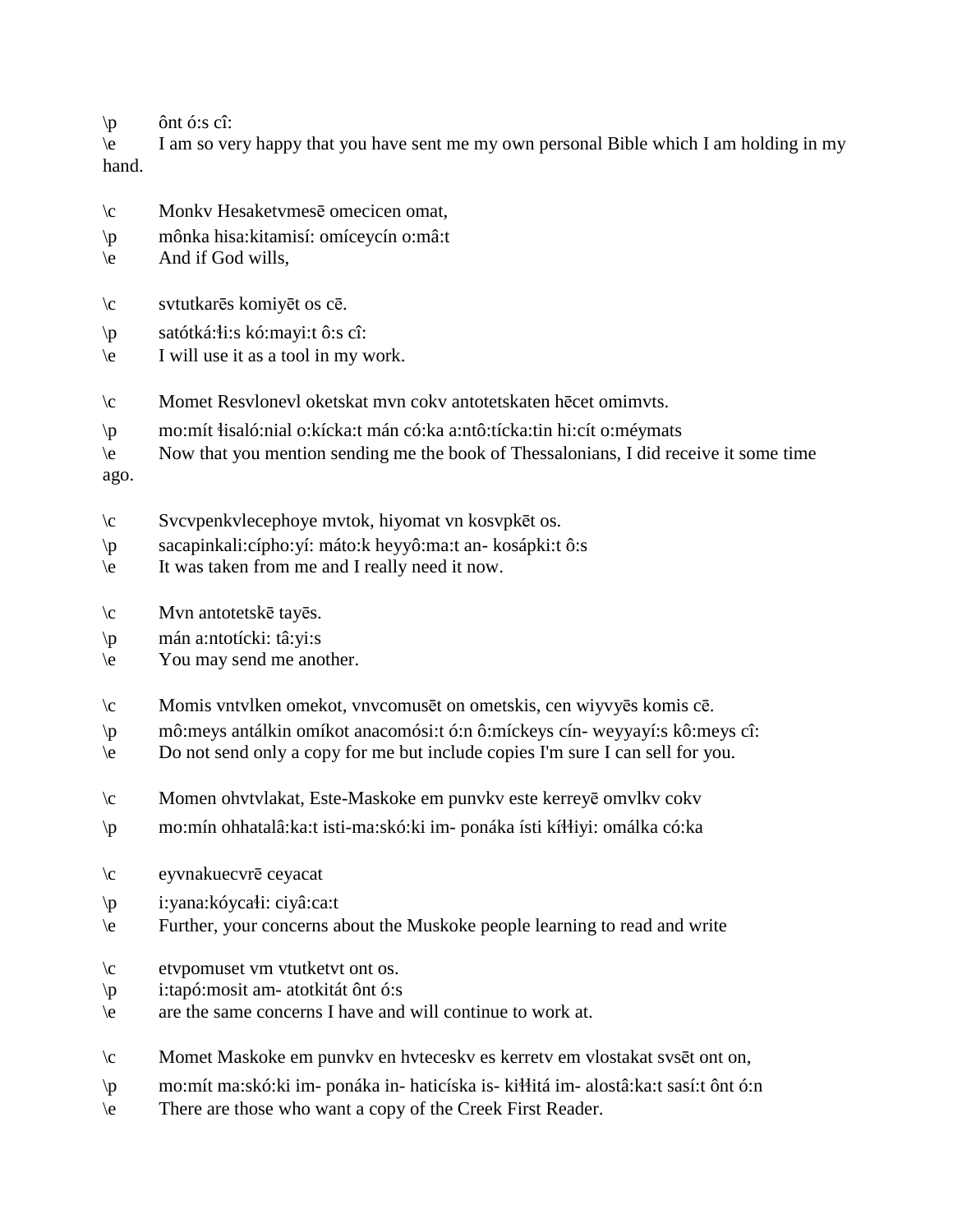- $\setminus c$ Choctaw etvlwy este vpokat sulkēt eyacet ont omen kerriyan,
- Choctaw itálwa ísti apô: ka: t sólki: t iyá: ci: t ônt o: mín ki: Hayâ: n  $\mathsf{p}$
- I have learned that many people living in the Choctaw Nation want a copy  $\vee$
- $\setminus c$ mvn vpohvccvs nesevrēs maket vn kerkuecvnks cē.
- $\mathsf{p}$ mán apoháccas nisíyałi:s ma:kít an- ki:łkôycanks cî:
- and have requested I order some that they will buy.  $\vee$
- $\setminus c$ Momen Wichita vpokate eyacvkēt omateu kerriyēt os.
- mo:mín Wichita apô:ka:ti iya:cakí:t ô:ma:tio kíłłayi:t ô:s  $\mathsf{p}$
- I know for a fact that some living among the Wichita want some.  $\vee$
- Onkv mv oh fvccv, cokv wiyiyē tayen omat, momēciyēs komit en honrkv  $\setminus c$
- ônka má oh- fácca có:ka wéyyayi: tâ:yin o:mâ:t momi:cayí:s kô:meyt in- hó<sup>n</sup>łka  $\mathsf{p}$
- $\setminus c$ ocis cē.
- $\sqrt{p}$ ô:ceys cî:
- So in this matter, I have the confidence that I could sell them all.  $\left\langle e\right\rangle$
- $\sqrt{c}$ Monky ocetsken omat atotetskes estomusen kometskat.
- mônka ô:cíckin o:mâ:t á:to:tícki:s istô:mosin ko:mícka:t  $\mathsf{p}$
- So if you have any, you may send as many as you wish.  $\left\langle e\right\rangle$
- $\setminus c$ Enrykky omyl eskerkyt etetakuecēt ometskof
- $\mathbf{p}$ inłáhka omál iskí: łkat itita: kô: ycit<sup>[?]</sup> ô: mícko: f
- $\left\langle e\right\rangle$ Include details of all costs.
- $\setminus c$ Mv vcakkiyen wiyarēs komis cē.
- má acakkayí:n wéyya: i:s kô: meys cî:  $\mathsf{p}$
- I will sell them accordingly.  $\left\langle e\right\rangle$
- $\setminus c$ Yomusen fekhonnis.
- yô:mosin fíkhonnéys  $\sqrt{p}$
- This is all and I close.  $\vee$
- $\setminus c$ Ohvtvlakat, cen cokvn heciyat, cēme tis tehēcet, ce ten punayiyē svm
- ohhatalâ: ka: t cin-có: kan hi: cayâ: t cí: mi teys tihî: cit ci-tín-pona: yayí: sam- $\mathcal{D}$
- $\setminus c$ momēt veafyeket os.
- mó:mi:t aca:fácki:t ô:s  $\mathsf{p}$